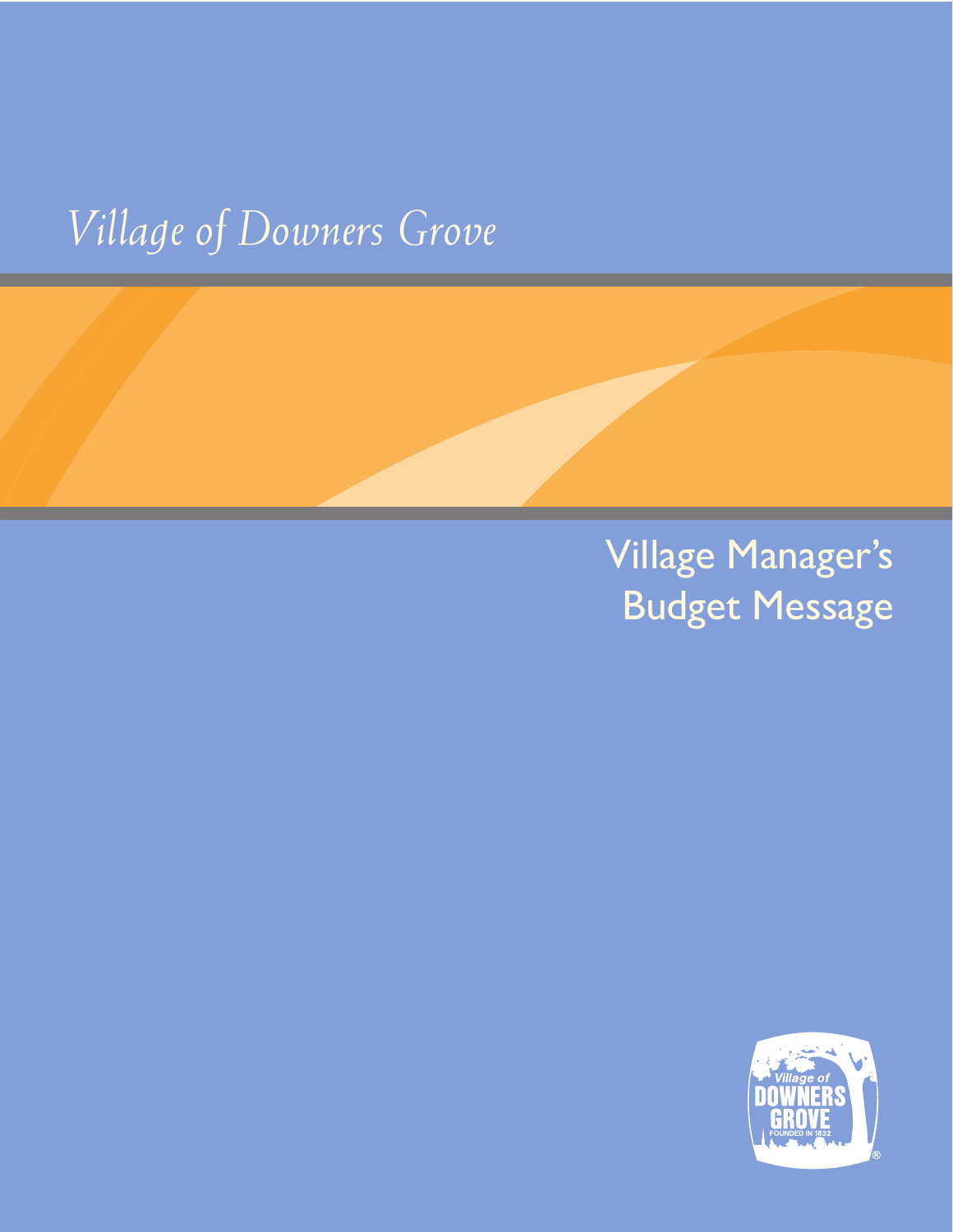### *Introduction*

The Municipal Budget is the Village's annual implementation plan of its mission and strategic goals. The purpose of the budget is to align everyday operations and Village resources with community priorities outlined in planning documents such as the Long-Range Plan and the Comprehensive Plan. It also includes shorter term priority action items identified by the Village Council. The FY15 Proposed Budget is consistent with the Village's strategic goals, specifically the goal to be a *Steward of Financial Sustainability*.

The Proposed Budget is a starting point for council discussion. The budget will be reviewed and discussed over several months in an open, transparent and participative process. The budget review process provides ample opportunity for dialogue among community members, the Village Council and staff in a series of public meetings and workshops.

#### *Budget Review and Approval Schedule*

| <b>Saturday Budget Workshop (Fire Station 2)</b>                   |     |
|--------------------------------------------------------------------|-----|
| <b>Budget First Reading at Village Council Meeting</b>             | Ί   |
| <b>Budget Coffee with the Council (Fire Station 2)</b>             | S.  |
| <b>Budget Discussion at Regular Council Meeting (If Necessary)</b> | T   |
| <b>Public Hearing</b>                                              | Tu  |
| Motion to Estimate Levy/Budget Adoption                            | Tue |
| <b>Tax Levy Public Hearing</b>                                     | Tu  |
| <b>Adopt Tax Levy</b>                                              | Tu  |
|                                                                    |     |

aturday, October 11 **Luesday, October 14 Budget Coffee with the Council (Fire Station 2) Saturday, October 18 Puesday, October 21 Public Readay, November 4 Motion Estimate Extending Container Extending Container Extending Levy Eastay, December 2 Adopted Tax December 9** 

#### *Village Budget Reflects Planning Documents and Reports*

**The Village's annual budget is the implementation document for plans and studies that have already been discussed or approved including:**

- **Long-Range Plan 2013-2015**
- **● [Comprehensive Plan](http://www.downers.us/public/docs/departments/com_dvlpment/CompPlan2011.pdf)**
- **● [2014 Stormwater Project Analysis](http://www.downers.us/top-stories/2014/06/20/stormwater-project-report-available-for-review)**
- **● [2013 Flood Report](http://www.downers.us/public/docs/top_stories/Storm%20Report%208-30.pdf)**
- **● [2012 Stormwater Utility Study](http://www.downers.us/top-stories/2011/08/26/village-considers-stormwater-utility)**
- **● [2010 Water Rate Study](http://www.downers.us/public/docs/agendas/2010/11-09-10/MOT%2000-04308.pdf)**
- **● [2006 Stormwater Master Plan](http://www.downers.us/govt/forms-publications/stormwater-master-plan-2006)**
- **Sidewalk Matrix**
- **● [Bicycle and Pedestrian Plan](http://www.downers.us/public/docs/Parking_%20and_Transportation/Bicycle-and-Pedestrian_Plan_022713_nn.pdf)**
- **● [Downtown Parking Plan](http://www.downers.us/res/parking-and-transportation/2011-downtown-parking-study)**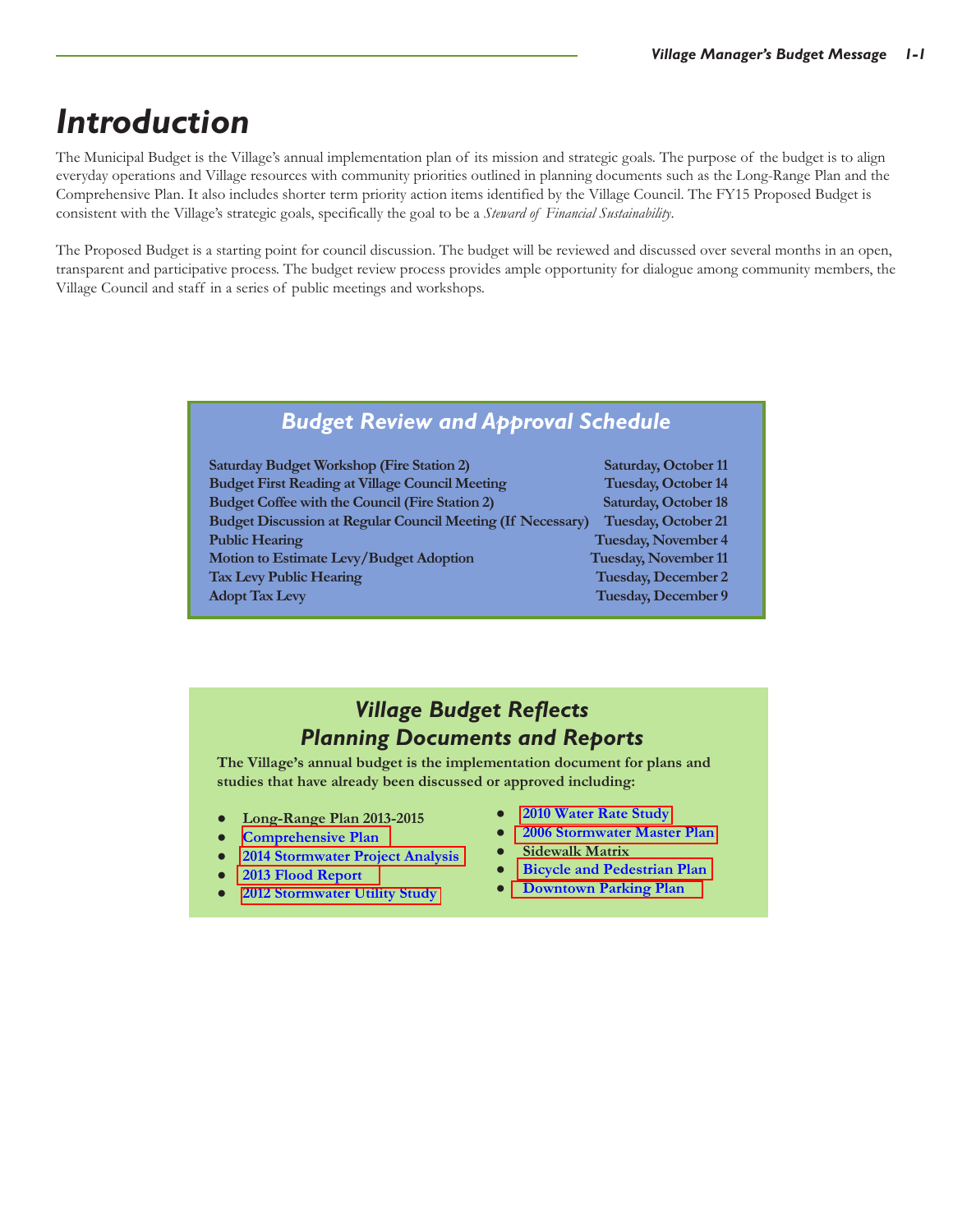### *Summary*

The FY15 Proposed Budget demonstrates the Village's commitment to continuous improvement and innovation as well as to the provision of exceptional municipal services at a value to residents, businesses and other stakeholders. The following key components are evidence of this commitment:

*A. Property Tax Levy Decrease:* As proposed, the Village's property tax levy would decrease by nearly \$180,000 (1.55%) in FY15. The public safety pension levies will be lowered due to strong investment returns. All other levy components are proposed to remain unchanged from FY14. *(See page 4-2.)*

*B. Sustainable General Fund:* The Village's General Fund is financially sound and sustainable, with proposed expenses and revenues of \$44.8 million, demonstrating a commitment to cost containment and continued modest revenue growth. *(See page 4-2.)*

*C. Staffing Reduced:* In the Proposed Budget, the Village would reduce its total full-time equivalent (FTE) staff by 3.6 positions in FY15. The reduction is due in part to the elimination of 3.4 FTE bus driver positions as the Grove Commuter Shuttle service will be operated by PACE using a third party contractor and the elimination of the vacant Community Development Director position as these job responsibilities were assigned to the Planning and Building Division Managers. Since 2009, the Village has reduced staffing by over 37 FTE positions.

*D. Continued Investment in Infrastructure:* The Village will continue to make major investments in the Village's infrastructure, including \$9.5 million in streets, \$4.6 million in stormwater and \$5.6 million for water. The budgeted investments in infrastructure follow the plans previously created by the Village Council. The improvements are designed to reduce the total life cycle cost of owning and operating the infrastructure systems. *(See page 6-2.)*

*E. Funding for Priority Action Items:* The FY15 Proposed Budget provides funding for the priority action items identified by the Council to be completed in 2015.

The Village budget is comprised of 24 active funds. The total budget for all funds is approximately \$126.4 million in revenues and \$135.0 million in expenses. Expenses will exceed revenues in FY14 due to planned spending down of accumulated fund balance and the continued investment of bond proceeds into street, water and stormwater infrastructure projects.

#### *Transportation Fund Eliminated -*

The Transportation Fund has been eliminated because the Village will no longer operate the Grove Commuter Bus Shuttle, the only service provided by this fund. In 2014, the Village took two major steps regarding this service:

1) Used a portion of the General Fund balance to eliminate a \$1.9 million deficit in the Transportation Fund, a result of several years during which the cost of providing the service exceeded available revenues, and

2) **[Terminated an](http://www.downers.us/public/docs/agendas/2014/09-16-14/MOT00-05697-PACE.pdf) agreement with PACE** to manage the service on PACE's behalf. The existing commuter shuttle routes will be served by a private PACE contractor and there will be no impact to commuters.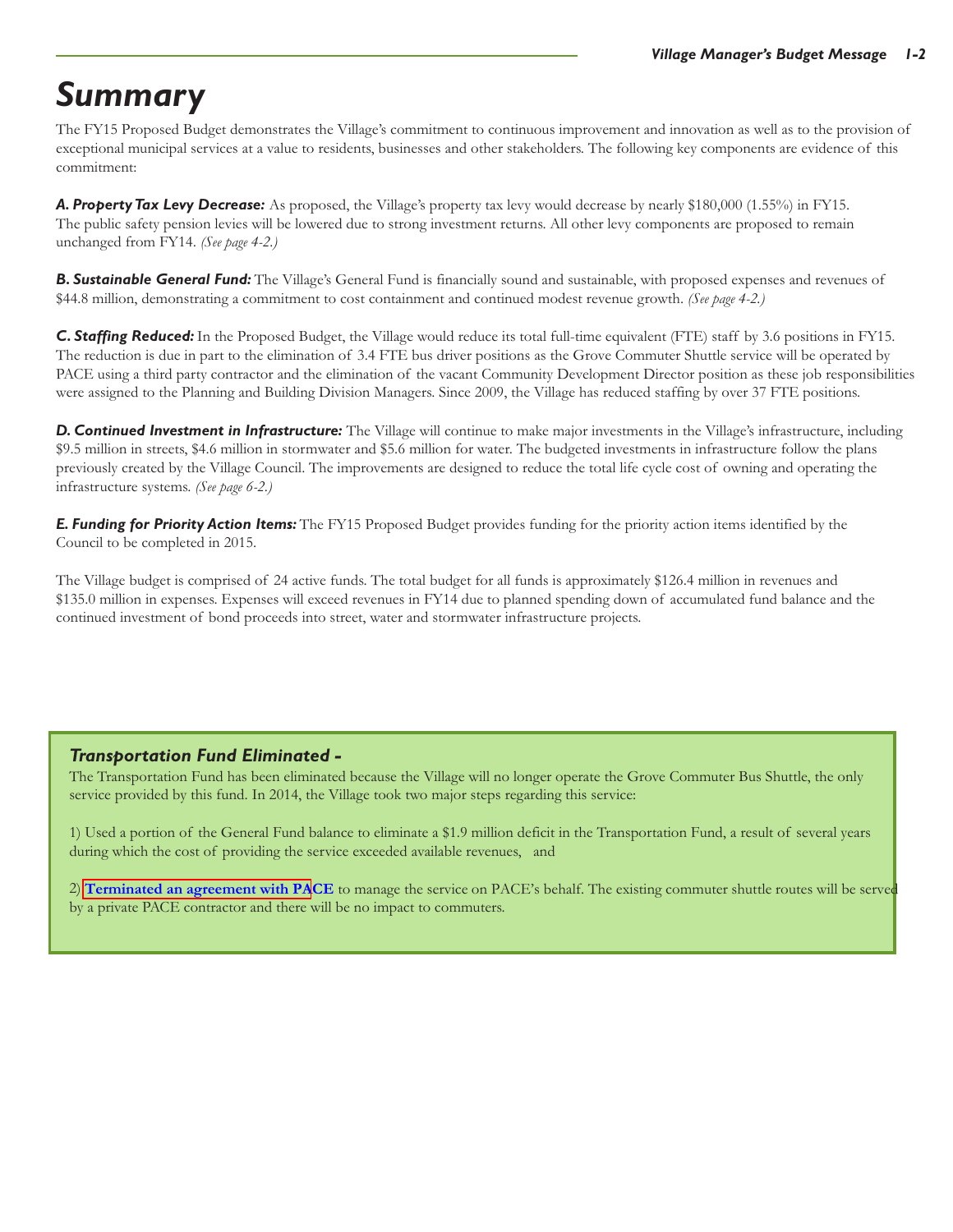## *Property Tax Levy Decrease*

| <b>Description</b>                          | The total municipal budget relies on several sources of revenues, but the property tax levy is one<br>of the most significant sources of funding. Property taxes account for approximately 23% of the<br>General Fund budget. The Village's property tax is comprised of five components that support<br>specific services and obligations of the Village. The two most significant components of the levy<br>are the levy for operations and the levy for pension obligations.                                                                                                                                                                                                                                                                                 |
|---------------------------------------------|-----------------------------------------------------------------------------------------------------------------------------------------------------------------------------------------------------------------------------------------------------------------------------------------------------------------------------------------------------------------------------------------------------------------------------------------------------------------------------------------------------------------------------------------------------------------------------------------------------------------------------------------------------------------------------------------------------------------------------------------------------------------|
| <b>Recent</b><br><b>History</b>             | Since FY11, the Village's property tax levy for operations has been flat or decreased each year.<br>In FY13, the Village shifted stormwater management costs from the property tax levy to the<br>stormwater fund using a separate stormwater utility fee. This resulted in a decline in the total<br>property tax levy of \$1.98 million or 15.2%.                                                                                                                                                                                                                                                                                                                                                                                                             |
| <b>FY14 Budget</b><br><b>Considerations</b> | <b>Equalized Assessed Valuation:</b> Based on conversations with the Township Assessor's Office,<br>the total Equalized Assessed Valuation of all taxable property in the Village is expected to remain<br>approximately the same.<br><b>Operations:</b> As proposed, the property tax levy for operations will not increase in FY15. This<br>would be the fourth consecutive year of a flat or decreasing levy for operations. This reflects the<br>Village's commitment to controlling operating expenses and aligns with the Long Range Plan<br>strategies.<br>Pensions: Due to strong investment returns exceeding return expectations, the property tax<br>levies for the Police and Fire Pension Funds will decrease by nearly \$180,000. (See page 4-4.) |

#### *Proposed Village Tax Levy*

Under the proposed budget the total tax levy would decrease for the third time in four years.

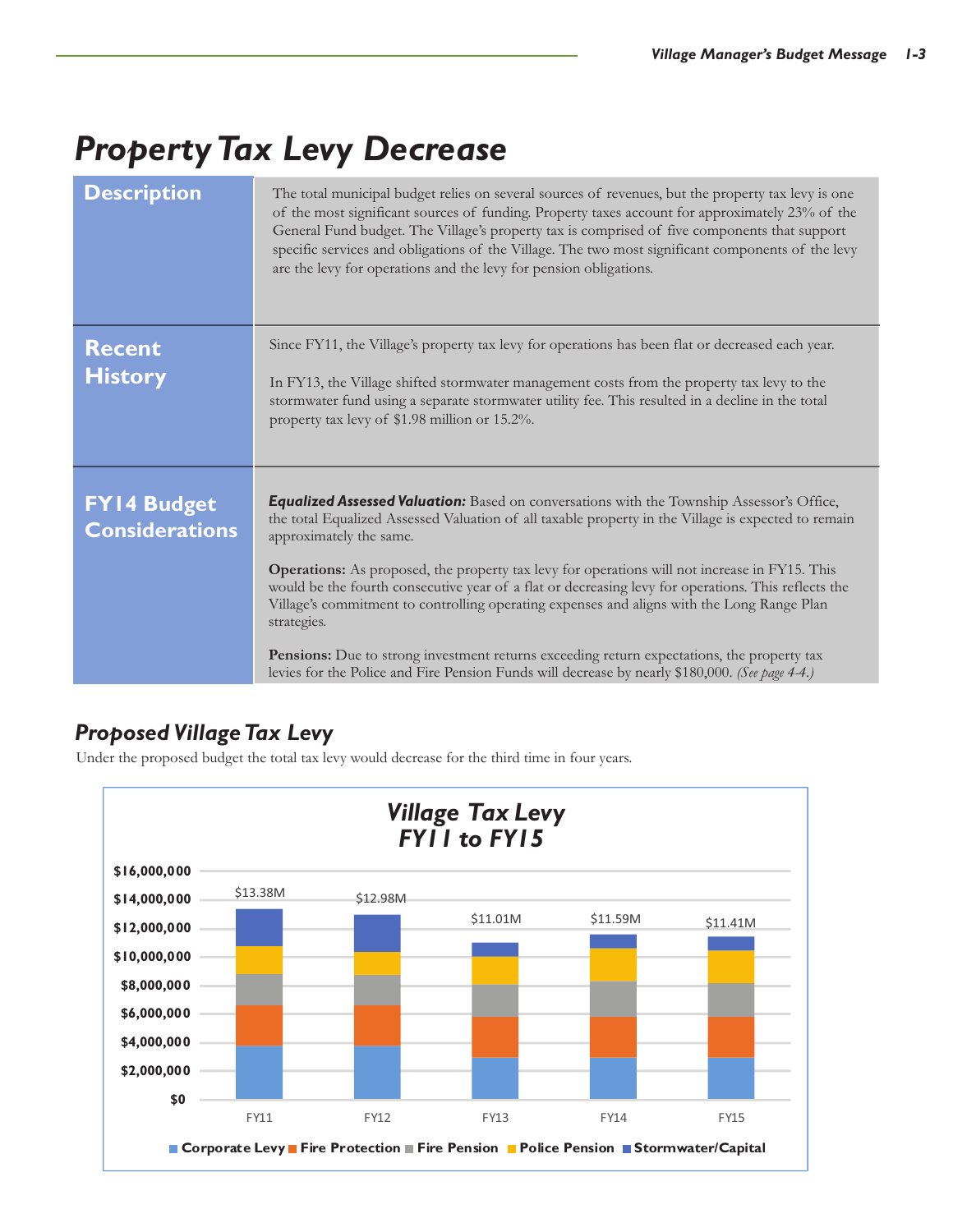#### *Village Property Tax Levy FY14 vs. FY15*

The components of the tax levy are shown in the table below.

| <b>Tax Levy</b><br><b>Component</b> | <b>FY14</b>  | <b>FY15</b>  | <b>Change</b> | <b>Percent Change</b> |
|-------------------------------------|--------------|--------------|---------------|-----------------------|
| Corporate Levy                      | \$2,997,145  | \$2,997,145  |               |                       |
| <b>Fire Protection</b>              | \$2,850,000  | \$2,850,000  |               |                       |
| <b>Fire Pension</b>                 | \$2,467,520  | \$2,330,108  | (\$137,412)   | (5.57%)               |
| <b>Police Pension</b>               | \$2,303,858  | \$2,261,516  | $(\$42,342)$  | $(1.84\%)$            |
| Capital                             | \$971,524    | \$971,524    | --            |                       |
| <b>Total</b>                        | \$11,590,047 | \$11,410,293 | (\$179,754)   | $(1.55\%)$            |

#### *Impact of Proposed Tax Levy on a Typical Residential Property*

In 2014 a typical residential property with a market value of \$300,000 paid \$574.30 to the Village. The taxable value of the same property is expected to remain unchanged in 2015. With the reduction in the Village property tax levy, a typical residential property would be expected to pay about \$565.40 in Village property taxes, a reduction of \$8.90.

|                                 | <b>FY14</b> | <b>FY15</b> | <b>Difference</b> |
|---------------------------------|-------------|-------------|-------------------|
| <b>Equalized Assessed Value</b> | \$100,000   | \$100,000   |                   |
| Village Tax Rate                | .5743       | .5654       | (.0089)           |
| Village Tax Amount              | \$574.30    | \$565.40    | (\$8.90)          |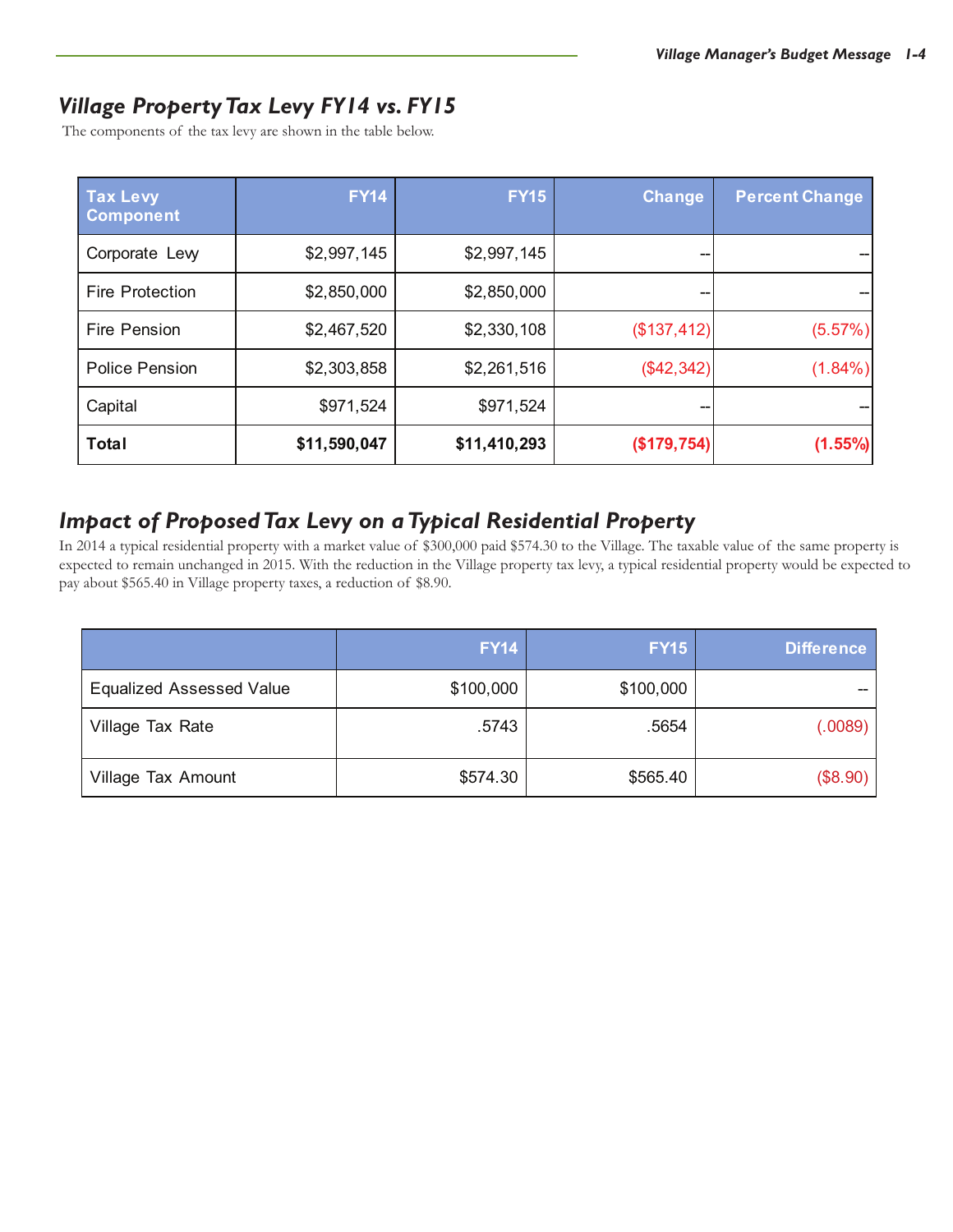#### *Property Tax Breakdown*

The Village portion of the property tax bill is generally about 9% of the total tax bill. Below is a breakdown of the percentage of distribution to local government entities from a typical tax bill. The information, as well as the property tax history of each parcel, is available on the DuPage County website at **[www.dupageco.org.](http://www.dupageco.org/)**

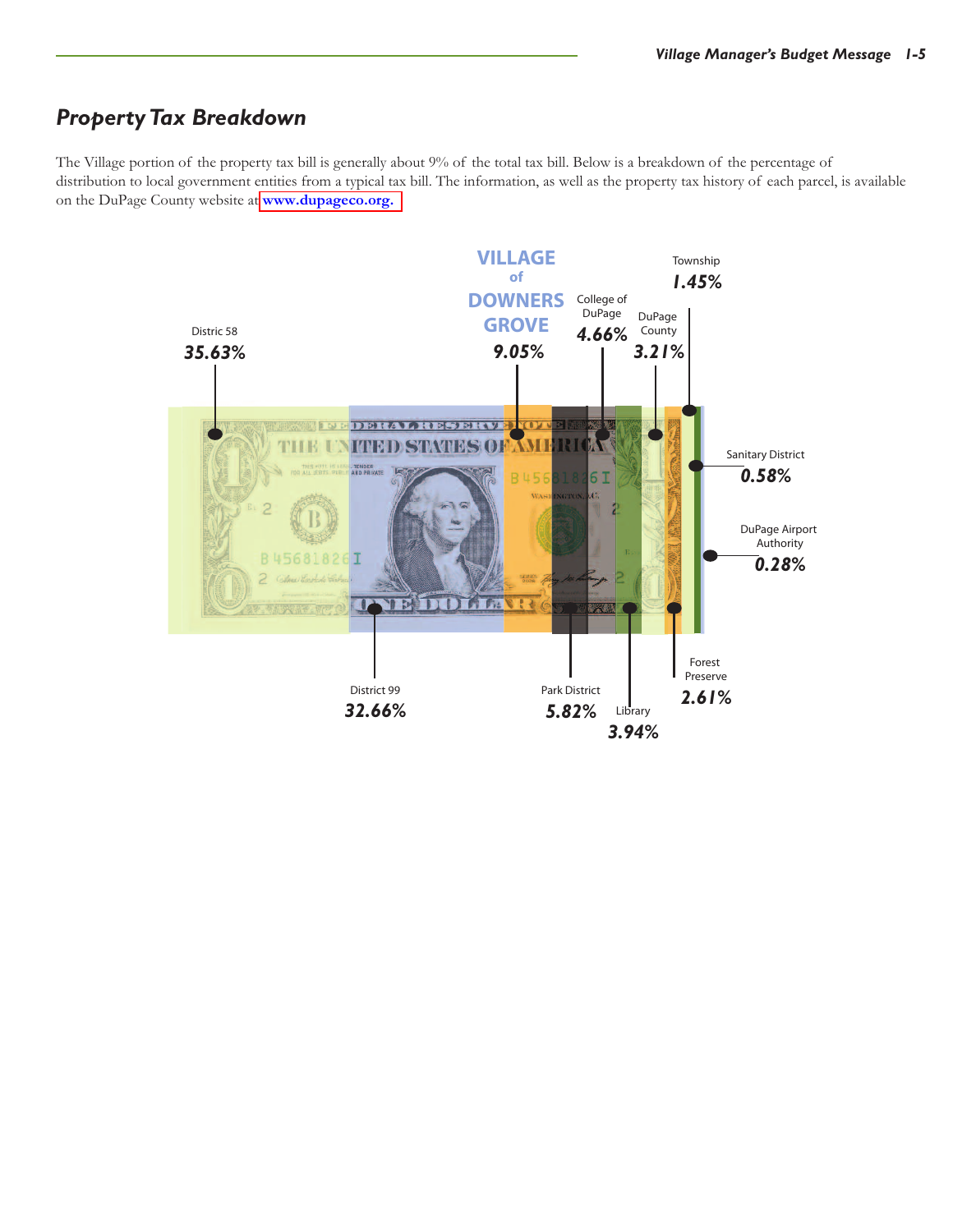### *Sustainable General Fund*

| <b>Description</b>                          | The General Fund is the main operating fund of the Village and includes funding for the majority<br>of Village services. The proposed General Fund budget is sustainable and fiscally sound with<br>revenues and expenses of \$44.8 million. The General Fund derives its revenue from several<br>sources, with the top four sources being property tax, sales tax, utility tax and state shared<br>revenue (income tax).                                    |
|---------------------------------------------|--------------------------------------------------------------------------------------------------------------------------------------------------------------------------------------------------------------------------------------------------------------------------------------------------------------------------------------------------------------------------------------------------------------------------------------------------------------|
| <b>Recent</b><br><b>History</b>             | Since 2009, the Village eliminated a structural gap in the General Fund by reducing staffing levels,<br>implementing cost-cutting process improvements including significant savings in the areas of Fleet<br>management and special events, and controlled health expenses.                                                                                                                                                                                 |
|                                             | Revenues increased 15.09%, an average of 2.51% per year, driven by increases in the distributed<br>state income tax (19.94% increase since 2009), sales tax (15.04% increase since 2009) and some<br>large one-time revenues due to commercial redevelopment. As a result, the Village established a<br>strong fund balance of \$20.4 million in FY13.                                                                                                       |
|                                             | The Village used \$3.8 million of the fund balance to eliminate the Transportation Fund<br>accumulated deficit and to reduce the cash deficit in the Risk Fund (see Long Range Plan page 6).<br>The Village will add approximately \$300,000 to the General Fund Fund Balance at the end of<br>FY14. The projected fund balance will be 38% of 2015 expenses, within the Village's policy and<br>consistent with the LRP strategy to keep a AAA bond rating. |
| <b>FY15 Budget</b><br><b>Considerations</b> | As proposed, the General Fund expenses would increase by 2.6% compared to the FY14 budget<br>and 2.1% compared to FY14 estimated expenses prior to transferring funds to the Risk Fund and<br>Transportation Fund. (See page 4-3.)                                                                                                                                                                                                                           |
|                                             | Personnel expenses, including salaries, health benefits and post-employment benefits such as<br>pensions, account for about 77% of the General Fund. Personnel expenses would increase by<br>.21% over the FY14 budget.                                                                                                                                                                                                                                      |
|                                             | As proposed, non-personnel expenses would increase by 11.29%.                                                                                                                                                                                                                                                                                                                                                                                                |
|                                             | Revenues are budgeted to increase by 2.4% over the FY14 budget and 1.3% over the FY14<br>estimated revenues. The Village anticipates moderate growth in sales tax, income tax, licenses and<br>permits. Consistent with the Long-Range Plan, user fees, licenses and permits will be adjusted at a<br>rate similar to personnel expenses to align with the costs of providing services. (See page $4-4$ .)                                                   |
|                                             |                                                                                                                                                                                                                                                                                                                                                                                                                                                              |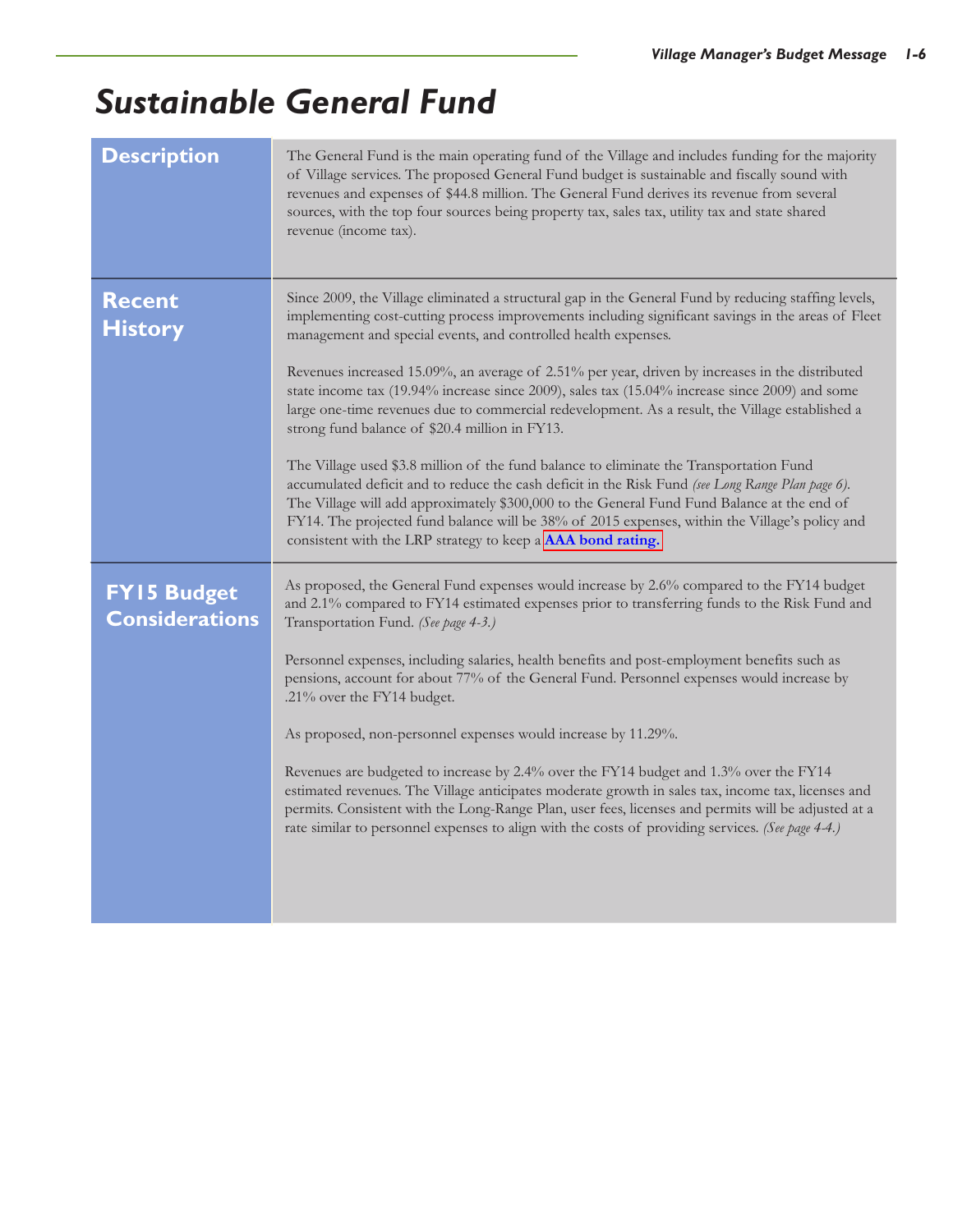|                                                                                                       | <b>Revenue</b> | <b>Expenses</b> | <b>Difference</b> | <b>Fund Balance</b> | <b>Fund Balance %</b><br>of Expenses |
|-------------------------------------------------------------------------------------------------------|----------------|-----------------|-------------------|---------------------|--------------------------------------|
| FY10 (Actual)                                                                                         | \$39.44        | \$39.20         | \$0.24            | \$15.68             | 40.00%                               |
| FYII (Actual)                                                                                         | \$41.86        | \$40.33         | \$1.52            | \$17.20             | 42.65%                               |
| FY12 (Actual)                                                                                         | \$43.32        | \$41.31         | \$2.01            | \$19.20             | 46.48%                               |
| FY13 (Actual)                                                                                         | \$43.56        | \$42.33         | \$1.23            | \$20.43             | 48.26%                               |
| FY14 Budget                                                                                           | \$43.79        | \$43.70         | \$.09             | \$15.91             | 36.42%                               |
| <b>FY14 Estimate</b><br><b>Prior to Risk &amp;</b><br><b>Transportation</b><br><b>Fund Transfers</b>  | \$44.24        | \$43.91         | \$.33             | \$20.76             | 47.28%                               |
| <b>FY14 Estimate</b><br><b>Including Risk &amp;</b><br><b>Transportation</b><br><b>Fund Transfers</b> | \$44.24        | \$47.71         | (\$3.47)          | \$16.97             | 38.65%                               |
| <b>FY15 Proposed</b><br><b>Budget</b>                                                                 | \$44.82        | \$44.82         |                   | \$16.97             | 37.88%                               |

#### *Proposed General Fund Revenues & Expenses, FY10 to FY15 (in millions)*

#### *Proposed General Fund Expenses by Category FY14 vs. FY15*

| Category             | <b>FY14 Budget</b> | <b>FYI5 Budget</b> | <b>Change</b> | % Change |
|----------------------|--------------------|--------------------|---------------|----------|
| Personnel            | \$34,399,433       | \$34,473,223       | \$73,790      | 0.21%    |
| <b>Non-Personnel</b> | \$9,299,180        | \$10,349,039       | \$1,049,859   | 11.29%   |
| Total                | \$43,698,613       | \$44,822,262       | \$1,123,649   | 2.57%    |

The FY15 Proposed Budget aligns with the Long-Range Plan goal to limit personnel-related cost increases. Employee wages are budgeted to increase by 3.0% while benefit expenses are budgeted to increase by 3.8%. The Village will see a decrease in annual pension contributions to for Police and Fire (\$180,000) due to very favorable investment returns and IMRF (\$350,000) due to the expiration of early retirement incentives offered to some employees in the early 2000s.

Pursuant to the strategy outlined in the Long-Range Plan, the Proposed Budget includes an increase in the annual contribution to the Risk Fund in FY15. This annual contribution of \$1.3 million is considered a non-personnel expense. *(See page 4-8.)*

Other increases in non-personnel related expenses include \$150,000 for an upgrade to the in-car camera system in the Police Department. This cost is offset by revenues from DUIs.

These increases would be offset by decreases for Emerald Ash Borer costs which are now being budgeted in the Capital Fund, and in most other non-personnel accounts due to Lean improvements throughout the organization. *(See EAB Report.)*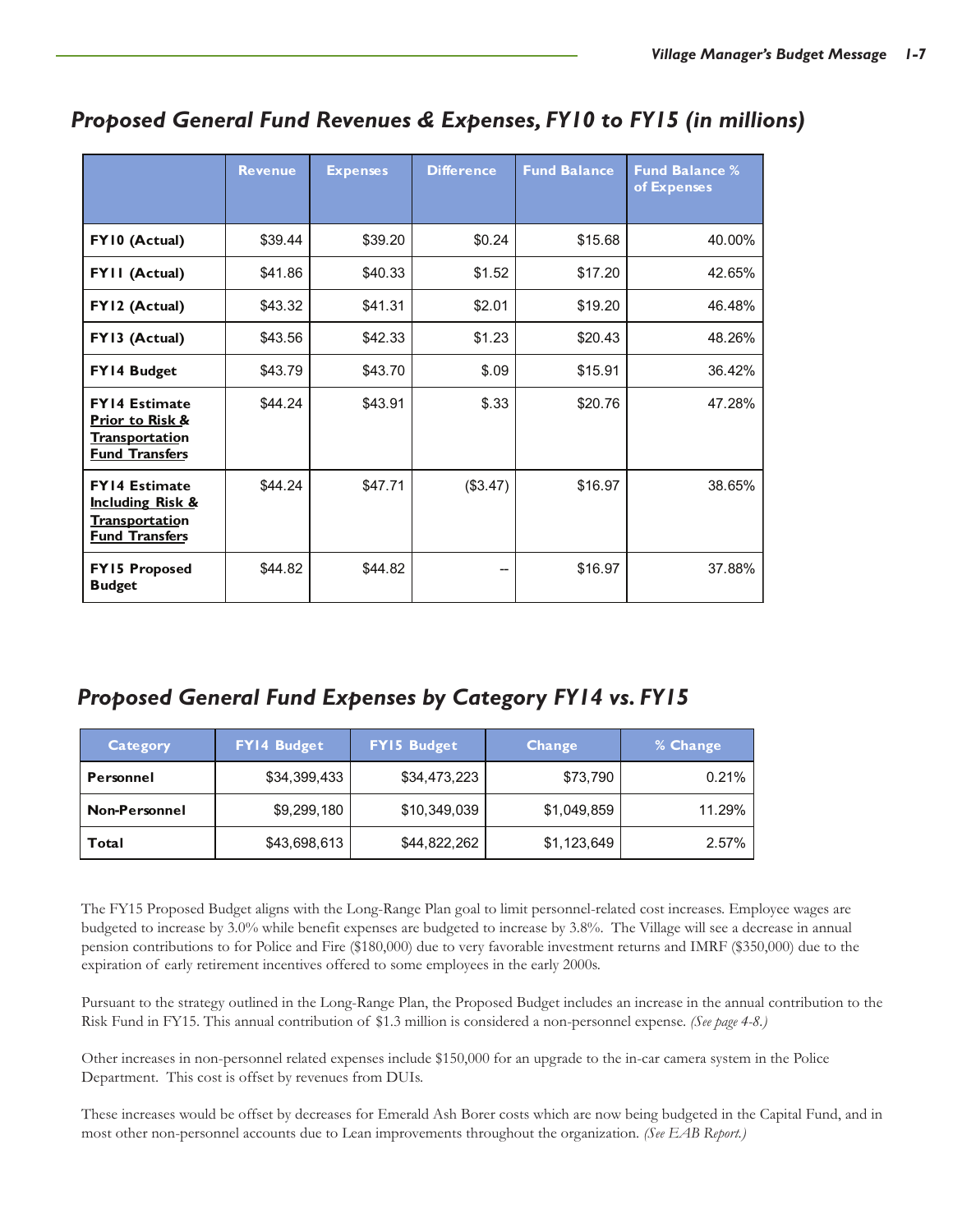| <b>RANK</b>    | <b>SOURCE</b>                                 | <b>FY 2012</b><br><b>Actual</b> | <b>FY 2013</b><br><b>Actual</b> | <b>FY 2014</b><br><b>Budget</b> | <b>FY 2014</b><br><b>Estimate</b> | <b>FY 2015</b><br><b>Budget</b> |
|----------------|-----------------------------------------------|---------------------------------|---------------------------------|---------------------------------|-----------------------------------|---------------------------------|
| 1              | <b>Sales Tax</b>                              | \$10,772,180                    | \$11,345,002                    | \$11,300,000                    | \$11,600,000                      | \$11,850,000                    |
| $\mathbf{2}$   | <b>Property Taxes-Operations</b>              | \$6,728,914                     | \$5,898,786                     | \$5,847,145                     | \$5,847,145                       | \$5,847,145                     |
| $\mathbf{3}$   | <b>Utility Taxes</b>                          | \$5,690,708                     | \$5,275,316                     | \$5,505,000                     | \$5,258,000                       | \$5,440,000                     |
| 4              | <b>State Income Tax</b>                       | \$4,203,160                     | \$4,557,546                     | \$4,400,000                     | \$4,570,000                       | \$4,750,000                     |
| 5              | <b>Property Taxes-Pensions</b>                | \$3,747,734                     | \$4,218,455                     | \$4,771,378                     | \$4,771,378                       | \$4,591,624                     |
| 6              | <b>Home Rule Sales Tax</b>                    | \$1,862,873                     | \$1,909,870                     | \$1,975,000                     | \$1,975,000                       | \$2,000,000                     |
| $\overline{7}$ | <b>Building Related Permits</b>               | \$1,445,138                     | \$1,234,564                     | \$1,023,000                     | \$1,250,000                       | \$1,250,000                     |
| 8              | <b>Cellular Equipment Rental</b><br>Fees      | \$1,105,625                     | \$1,175,653                     | \$1,195,844                     | \$1,200,000                       | \$1,128,000                     |
|                |                                               |                                 |                                 |                                 |                                   |                                 |
| 9              | <b>Ambulance Fees</b>                         | \$1,112,859                     | \$1,060,869                     | \$1,100,000                     | \$1,100,000                       | \$1,107,000                     |
| 10             | <b>Hotel Tax</b>                              | \$832,460                       | \$851,675                       | \$860,000                       | \$860,000                         | \$860,000                       |
|                | Sub-total                                     | \$37,501,651                    | \$37,527,736                    | \$37,977,367                    | \$38,431,523                      | \$38,823,769                    |
|                | <b>All Other Total</b>                        | \$5,821,723                     | \$6,030,308                     | \$5,815,451                     | \$5,807,517                       | \$6,000,855                     |
|                | <b>Total General Fundl</b><br><b>Revenues</b> | \$43,323,374                    | \$43,558,044                    | \$43,792,818                    | \$44,239,040                      | \$44,824,624                    |

### *Top Ten General Fund Revenues*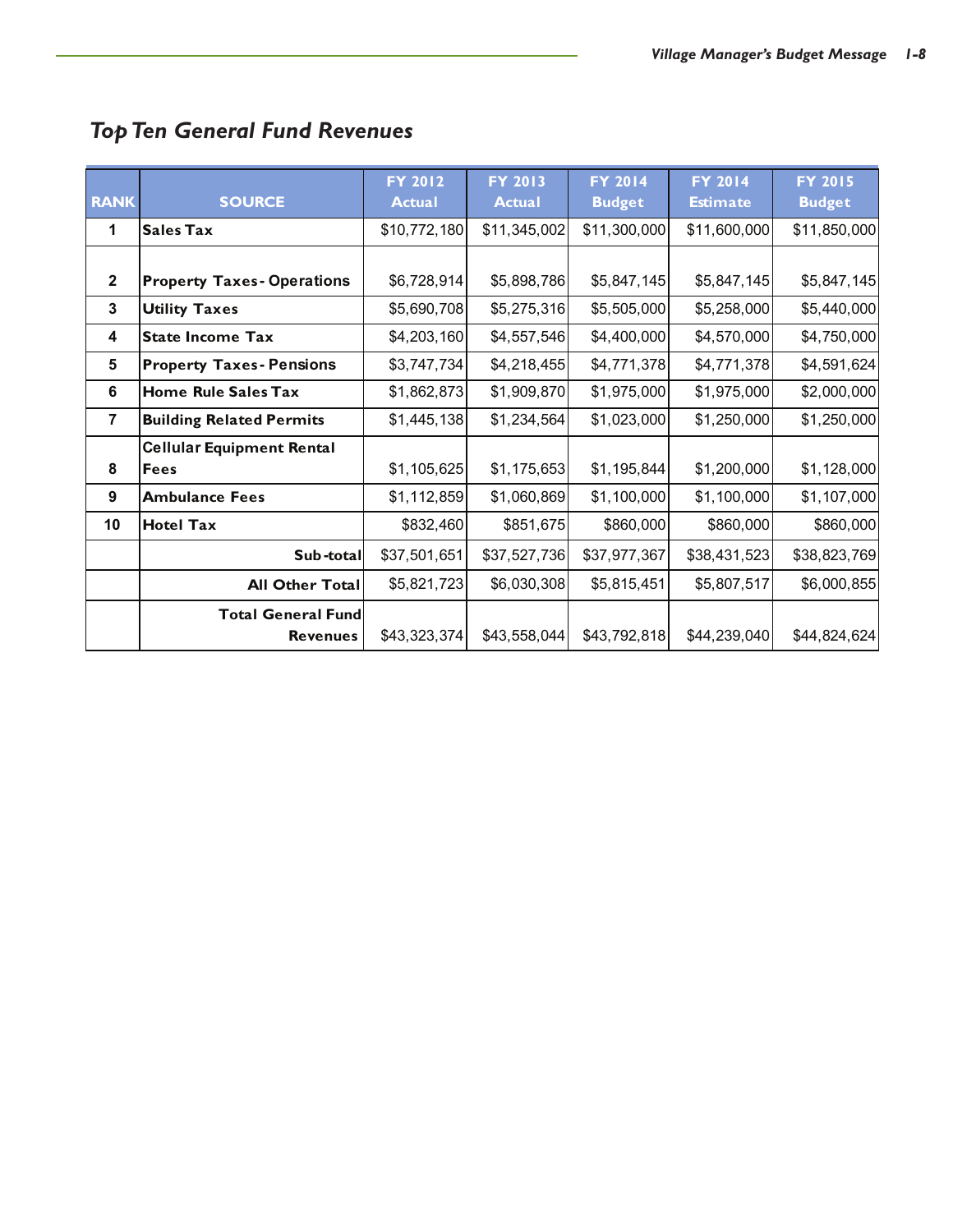# *Staffing Reduction*

| <b>Description</b>                          | Personnel expenses make up approximately 77% of total expenses. The Village continually seeks<br>to reduce or control personnel expenses by seeking alternative service providers, consolidating<br>functions with other entities or using technology to make existing employees more efficient.                                                                                                                                                                                                                                                                                                                                                                                                                                                                                                                                                                                                                                                                                                                                    |
|---------------------------------------------|-------------------------------------------------------------------------------------------------------------------------------------------------------------------------------------------------------------------------------------------------------------------------------------------------------------------------------------------------------------------------------------------------------------------------------------------------------------------------------------------------------------------------------------------------------------------------------------------------------------------------------------------------------------------------------------------------------------------------------------------------------------------------------------------------------------------------------------------------------------------------------------------------------------------------------------------------------------------------------------------------------------------------------------|
| <b>Recent</b><br><b>History</b>             | Since 2009, the Village has reduced its total staffing by 37.2 FTEs from 366.5 to a proposed 329.3<br>in FY15. This was accomplished through various methods, including attrition, involuntary<br>reductions in staff, and consolidation of services with other entities.                                                                                                                                                                                                                                                                                                                                                                                                                                                                                                                                                                                                                                                                                                                                                           |
| <b>FY15 Budget</b><br><b>Considerations</b> | The Proposed Budget would reduce the total number of FTEs by 3.6 over the FY14 total. This is<br>a result of the following actions:<br>The transition of Grove Commuter Shuttle to a PACE operated system resulted in the<br>elimination of 3.4 part-time bus driver positions.<br>The elimination of the vacant Community Development Director position. The<br>$\bullet$<br>responsibilities previously assigned to this position have been reassigned to the Building<br>Division Manager and the Planning Manager. Additional assistance in building permit<br>plan review, building inspections and code enforcement inspections will be provided<br>using private sector contractors.<br>Addition of a Management Analyst position in the Village Manager's Office - Using a<br>$\bullet$<br>portion of the funds made available by the elimination of the Community Development<br>Director position, the FY15 budget includes a Management Analyst position that will<br>support key functions in most Village departments. |

#### **Improved Efficiency Community Development**

**In support of the Village's Long-Range Plan goal to reduce personnel costs and increase operating efficiencies, the Village implemented a plan to improve Community Development Department services by eliminating a director-level vacancy, reassigning responsibilities and adding resources for building permit plan review, building inspections and code enforcement. The plan will allow the Village to continue to provide existing service levels at a lower overall cost by using part-time employees and private contracted firms. This approach allows the department to be more flexible and well-positioned to respond to changes in building permit activity and seasonal staffing demands.** 

## *Continued Investment in Infrastructure*

The Village's strategic goal to provide *Top Quality Infrastructure* requires a commitment to ongoing investment in maintenance, as well as investment in replacing or building new infrastructure. Since 2010, the Village has created and followed plans for sustainable funding for infrastructure. As a result, the Village has made major investment in streets, the stormwater system, the water systems and sidewalks. The FY15 proposed budget calls for continued investment in infrastructure. The investment allocation is shown to the right. *(See section 6.)*

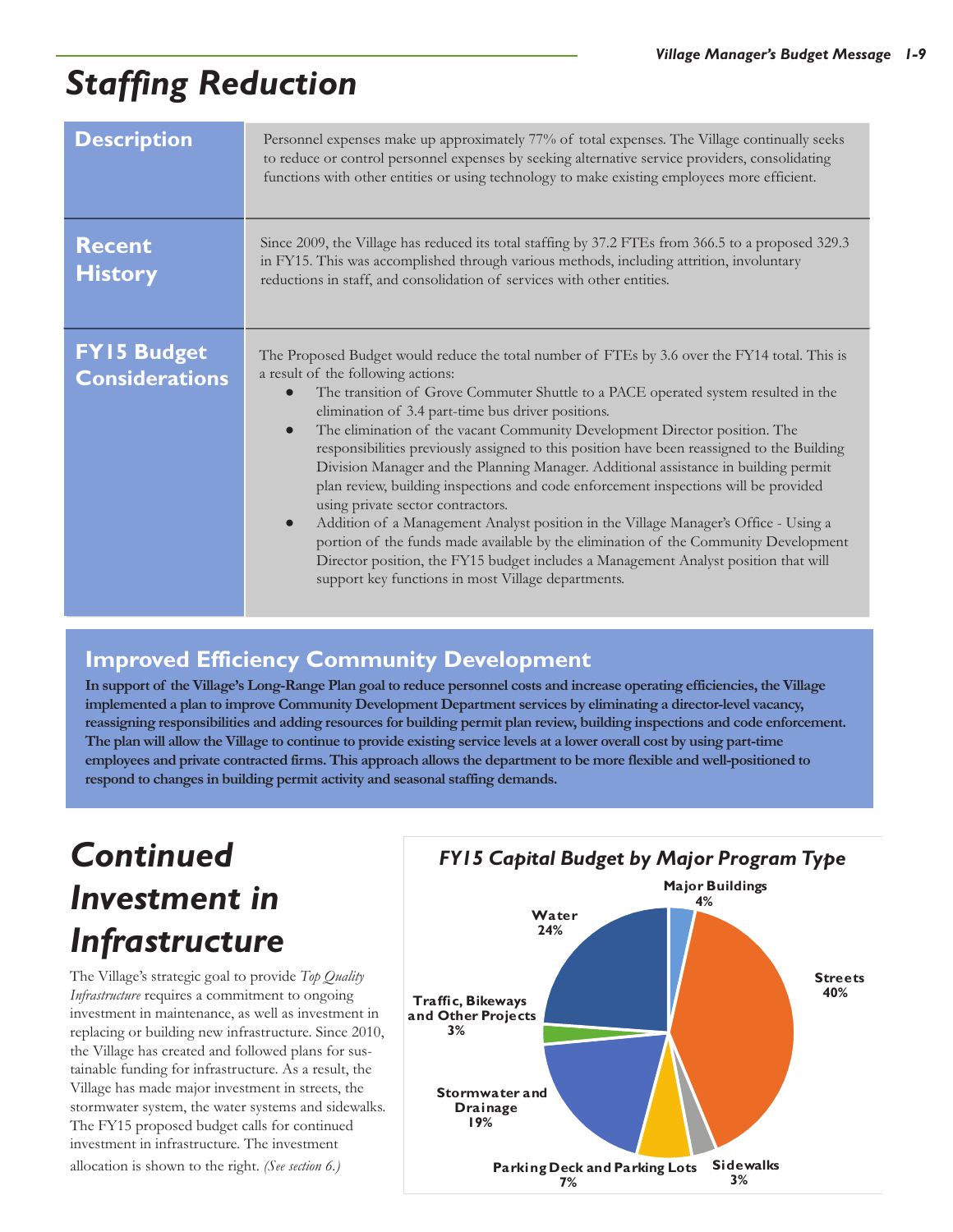| <b>Description</b>                          | The Village maintains several major infrastructure systems: streets, sidewalks, stormwater and<br>water. In addition, the Village manages public facilities, traffic and streetlight systems and the<br>parking deck and parking lots. The Village has both long and short-term spending plans for each<br>of its major systems. Short-term spending plans are in the annual Community Investment Plan.                                                                                                                                                                                                                                                                                                                                                                                                                                                                                                                                                                                                                                                                                                                                                                                                                                                                                                                                                                                                                                                                                                                                                                                                                                                                                                                                                                                                                                                                                                                                                                                                                                                                                                                                                                                                                                      |
|---------------------------------------------|----------------------------------------------------------------------------------------------------------------------------------------------------------------------------------------------------------------------------------------------------------------------------------------------------------------------------------------------------------------------------------------------------------------------------------------------------------------------------------------------------------------------------------------------------------------------------------------------------------------------------------------------------------------------------------------------------------------------------------------------------------------------------------------------------------------------------------------------------------------------------------------------------------------------------------------------------------------------------------------------------------------------------------------------------------------------------------------------------------------------------------------------------------------------------------------------------------------------------------------------------------------------------------------------------------------------------------------------------------------------------------------------------------------------------------------------------------------------------------------------------------------------------------------------------------------------------------------------------------------------------------------------------------------------------------------------------------------------------------------------------------------------------------------------------------------------------------------------------------------------------------------------------------------------------------------------------------------------------------------------------------------------------------------------------------------------------------------------------------------------------------------------------------------------------------------------------------------------------------------------|
| <b>Recent</b><br><b>History</b>             | In 2014, the Village will complete approximately \$20 million of infrastructure projects including:<br>Streets - Completed \$6.96 million in street reconstruction projects (Downers Grove Estates,<br>Esterbrook and Brook & Center) and \$4.91 million in street maintenance projects.<br><b>Stormwater</b> - Completed \$3.57 million in new projects to mitigate flooding. Acquired and<br>demolished houses susceptible to recurring flooding.<br>Water - Completed \$3.75 million in new watermains, valves and hydrants.<br>Sidewalks - Completed \$860,500 in new sidewalks and sidewalk maintenance, as well as<br>ADA-compliant right-of-way improvements.                                                                                                                                                                                                                                                                                                                                                                                                                                                                                                                                                                                                                                                                                                                                                                                                                                                                                                                                                                                                                                                                                                                                                                                                                                                                                                                                                                                                                                                                                                                                                                         |
| <b>FY15 Budget</b><br><b>Considerations</b> | The Proposed FY15 Budget includes \$23.5 million for continued investment in the Village's<br>water, streets, stormwater, sidewalk and other systems.<br><b>Streets</b> - The Proposed FY15 Budget includes \$5.1 million for street reconstruction projects<br>(Brookbank Road-59th to 60th St, Clyde Estates, Orchard Brook East, Maple-Fairview to<br>Cumnor, and Lacey Road-north of Ogden) and \$4.4 million for street maintenance projects on<br>nine miles of streets. Street reconstruction projects are funded by the 2012 bond issuance;<br>maintenance activities are funded by the Motor Fuel Tax, Home Rules Sales Tax and Local<br>Gasoline Tax. (See page 4-28 - 4-30.)<br>Stormwater - The Proposed FY15 Budget includes \$4.56 million in CIP projects and<br>approximately \$1.9 million in operations and maintenance. Revenues for stormwater expenses are<br>provided by stormwater utility fees. These fees are budgeted to increase by 8.7% in FY15.<br>The budget calls for continued spending of existing fund balance in the Stormwater Fund for<br>capital projects as well as gradually increasing maintenance activities in order to reach the full<br>maintenance goals by 2028. (See page 4-20.)<br>Water - The Proposed FY15 Budget includes \$5.6 million for water infrastructure projects,<br>including \$2 million for the replacement of the meter transmission units, which transmit utility<br>readings from customers to the Village's billing system. (See AMR Report.) The proposed budget<br>includes a 14% increase in water rates to cover the cost of purchasing water from the City of<br>Chicago via the DuPage Water Commission as well as capital costs for system maintenance and<br>replacement. (See page 4-24.)<br>Sidewalks - As proposed, the FY15 Budget would include \$500,000 for new sidewalk<br>construction projects, \$211,000 for sidewalk maintenance and \$50,000 for crosswalk and<br>accessibility improvements. (See page 4-30.)<br>Parkway Trees - The Proposed FY15 Budget \$261,300 for the installation of new parkway trees<br>including funding for the removal and replacement of trees affected by the Emerald Ash Borer<br>(see EAB Funding and Operations). |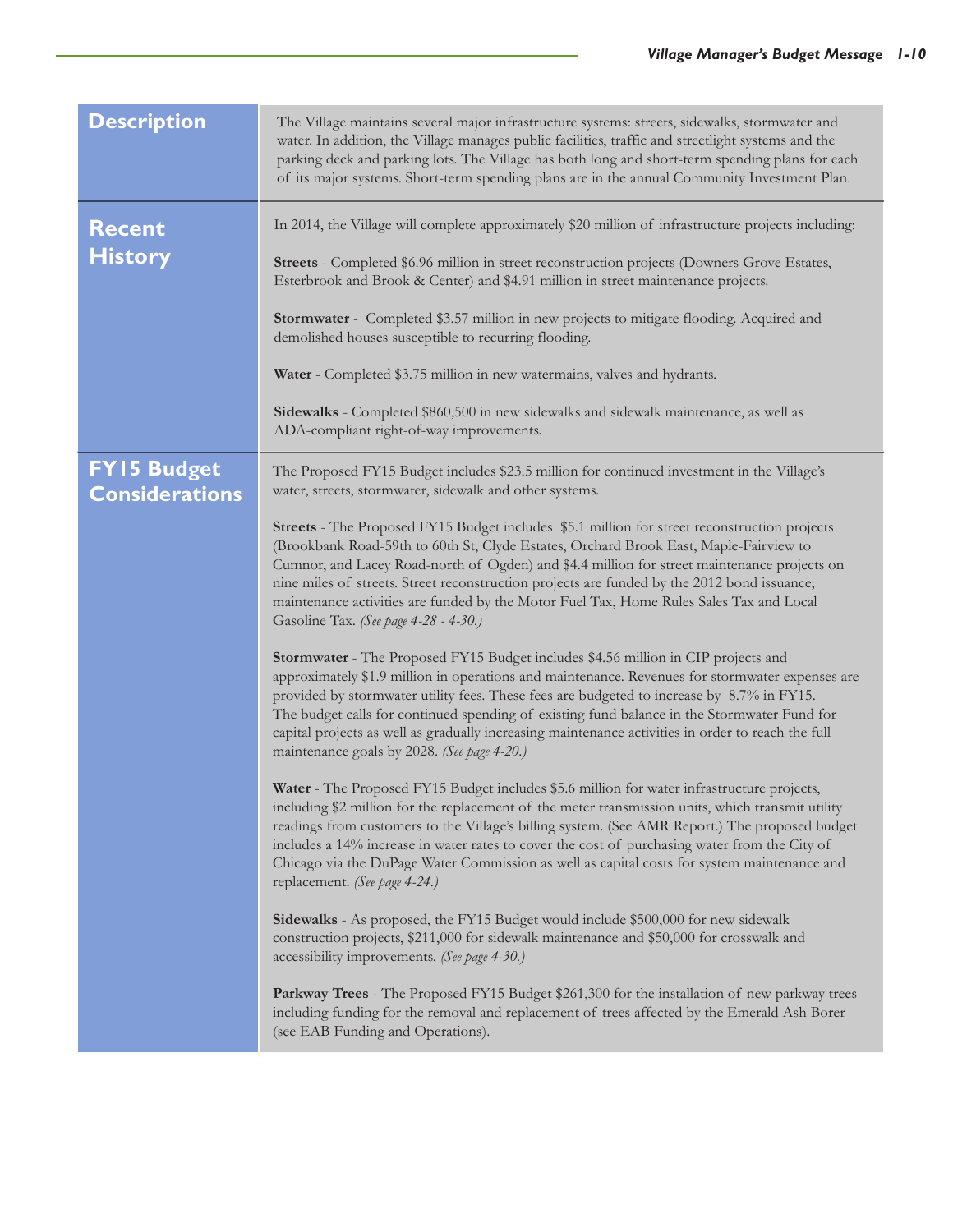#### *Improving the Streets in Downers Grove*

There are two major categories of street condition: Maintainable and In Need of Reconstruction. Maintainable condition refers to a street that is crack-filled, patched and resurfaced on a regular schedule, allowing it to continue to function. Streets that do not receive that level of maintenance investment eventually fall into the category of In Need of Reconstruction. This means that the pavement has failed and is not salvageable. Reconstruction is the most expensive and disruptive type of pavement project and it is four times as expensive to reconstruct a street segment as it is to maintain it regularly.

The Village is currently in the process of bringing all of its streets up to Maintainable condition by the end of 2015. At that point, fewer than 1% will be considered failed. The existing level of funding for infrastructure maintenance is insufficient to maintain this level of maintenance and without additional funding, a significant portion of the Village's street segments will need reconstruction by 2040. An additional \$1.2 million in annual funding will keep 99% of street segments in Maintainable condition. The charts below show how the Village has improved the condition of streets since 2010. During the Long-Range Plan process, the Village identified existing revenue sources that can be reallocated to street maintenance beginning in 2016.



### *Effect Of Proposed Water Rate Increase On Typical Resident Typical Residential User - Bi-Monthly Bill*

|                                                                                            | 2014 Typical Bill | 2015 Bill (Plan 9% increase for fixed<br>charge, 14% increase per unit) |
|--------------------------------------------------------------------------------------------|-------------------|-------------------------------------------------------------------------|
| <b>Typical Residential User</b><br>(15 units bimonthly, 5/8"<br><b>Fixed Meter Charge)</b> | \$90.00           | \$101.99                                                                |

### *Effect Of Recommended Stormwater Fee Increases*

The Stormwater Utility plan calls for an increase of approximately 8.7% in FY15. The fee per ERU will increase from \$8.94 in FY14 to \$9.72 per month in FY15.

| <b>Single Family Residential</b>                                                               | <b>2014 Fee</b>                       | 2015 Recommended Fee                  |
|------------------------------------------------------------------------------------------------|---------------------------------------|---------------------------------------|
| Typical Residential Property<br>$(2,501 - 4,000$ square feet of<br>impervious $area$ ) = 1 ERU | \$8.94 per month<br>\$107.28 per year | \$9.72 per month<br>\$116.64 per year |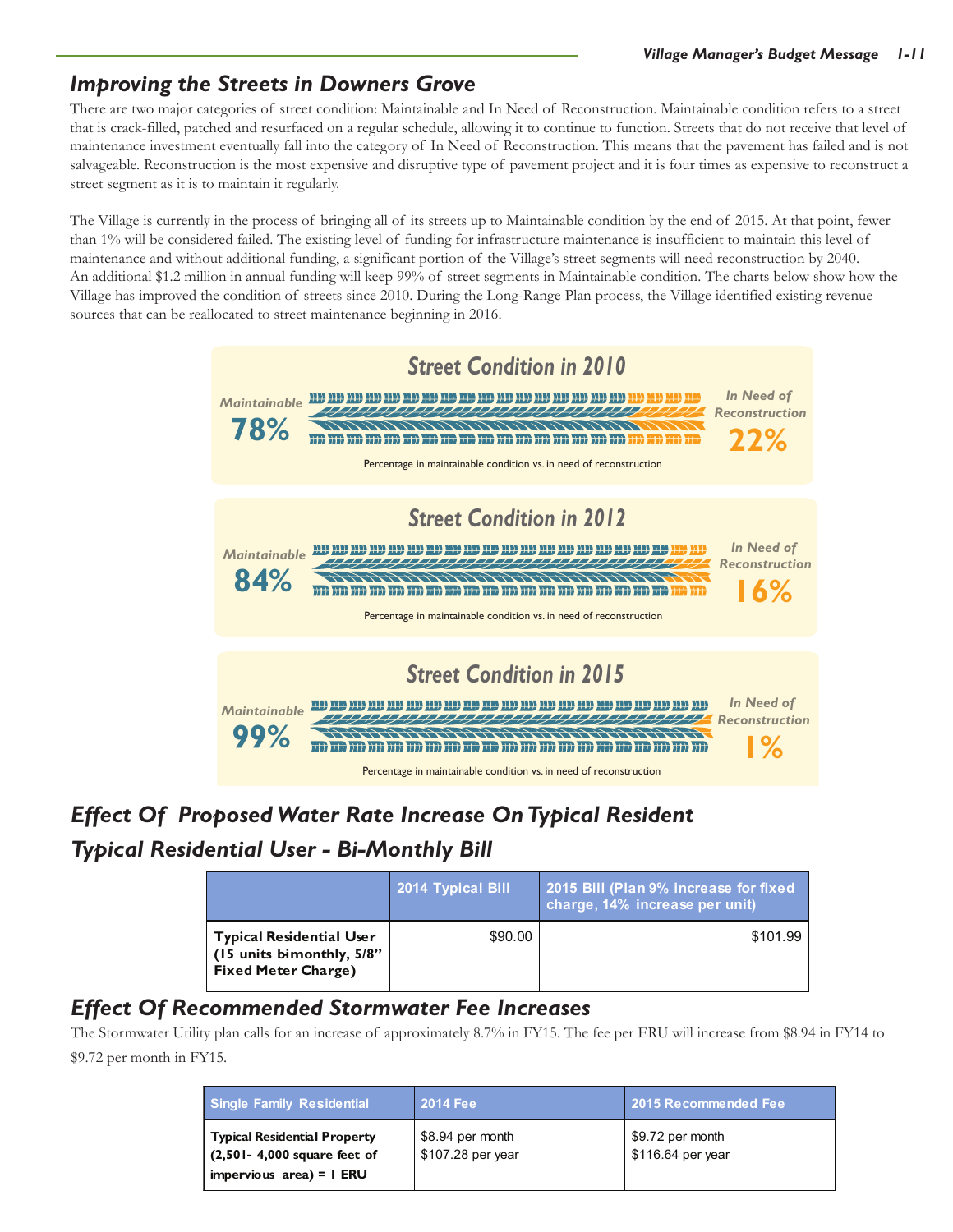### *[Priority Action Items](http://www.downers.us/govt/mayor-council/2014-2015-action-items)*

In the FY14 Long-Range Plan process, the Village Council identified action items to further the Village goals. The FY15 Proposed Budget includes resources to accomplish several action items.

| <b>Action Item</b>                                                   | <b>Funding</b>                                                                                                                                                                                                                                                                                                                                        |
|----------------------------------------------------------------------|-------------------------------------------------------------------------------------------------------------------------------------------------------------------------------------------------------------------------------------------------------------------------------------------------------------------------------------------------------|
| <b>Complete Facilities Sustainability Plan</b><br>and Implementation | The FY15 Proposed Budget includes \$4.5 million<br>for the acquisition and improvements of land in the<br>Ogden Avenue TIF, \$1.5 million in the Asset<br>Forfeiture Fund, professional services design work<br>and related consulting services on the police<br>station project, and \$150,000 in the Major<br>Buildings Fund. (See attached report) |
| <b>Construct Gateway Signs</b>                                       | The FY15 Proposed Budget includes \$100,000 in<br>the Capital Projects Fund for construction costs.                                                                                                                                                                                                                                                   |
| <b>Continue to Improve Resident</b><br><b>Engagement</b>             | This project will be completed by staff. No specific<br>additional funding is required (See attached<br>report)                                                                                                                                                                                                                                       |
| <b>Develop Employee Compensation</b>                                 | This project will be completed by staff. No specific                                                                                                                                                                                                                                                                                                  |
| <b>Strategy</b>                                                      | additional funding is required.                                                                                                                                                                                                                                                                                                                       |
| <b>Negotiate Collective Bargaining</b>                               | This project will be completed by staff. No specific                                                                                                                                                                                                                                                                                                  |
| <b>Agreements (Police and Public Works)</b>                          | additional funding is required.                                                                                                                                                                                                                                                                                                                       |
| <b>Consider Amendments to Stormwater</b>                             | This project will be completed by staff. No specific                                                                                                                                                                                                                                                                                                  |
| Management                                                           | additional funding is required.                                                                                                                                                                                                                                                                                                                       |
| Develop a Standard for ROW                                           | This project will be completed by staff. No specific                                                                                                                                                                                                                                                                                                  |
| <b>Improvements</b>                                                  | additional funding is required.                                                                                                                                                                                                                                                                                                                       |
| <b>Update New Construction Sidewalk</b>                              | This project will be completed by staff. No specific                                                                                                                                                                                                                                                                                                  |
| Plan                                                                 | additional funding is required.                                                                                                                                                                                                                                                                                                                       |
| <b>Continue to Implement Downtown</b>                                | This project will be completed by staff. No specific                                                                                                                                                                                                                                                                                                  |
| <b>Parking Plan</b>                                                  | additional funding is required.                                                                                                                                                                                                                                                                                                                       |